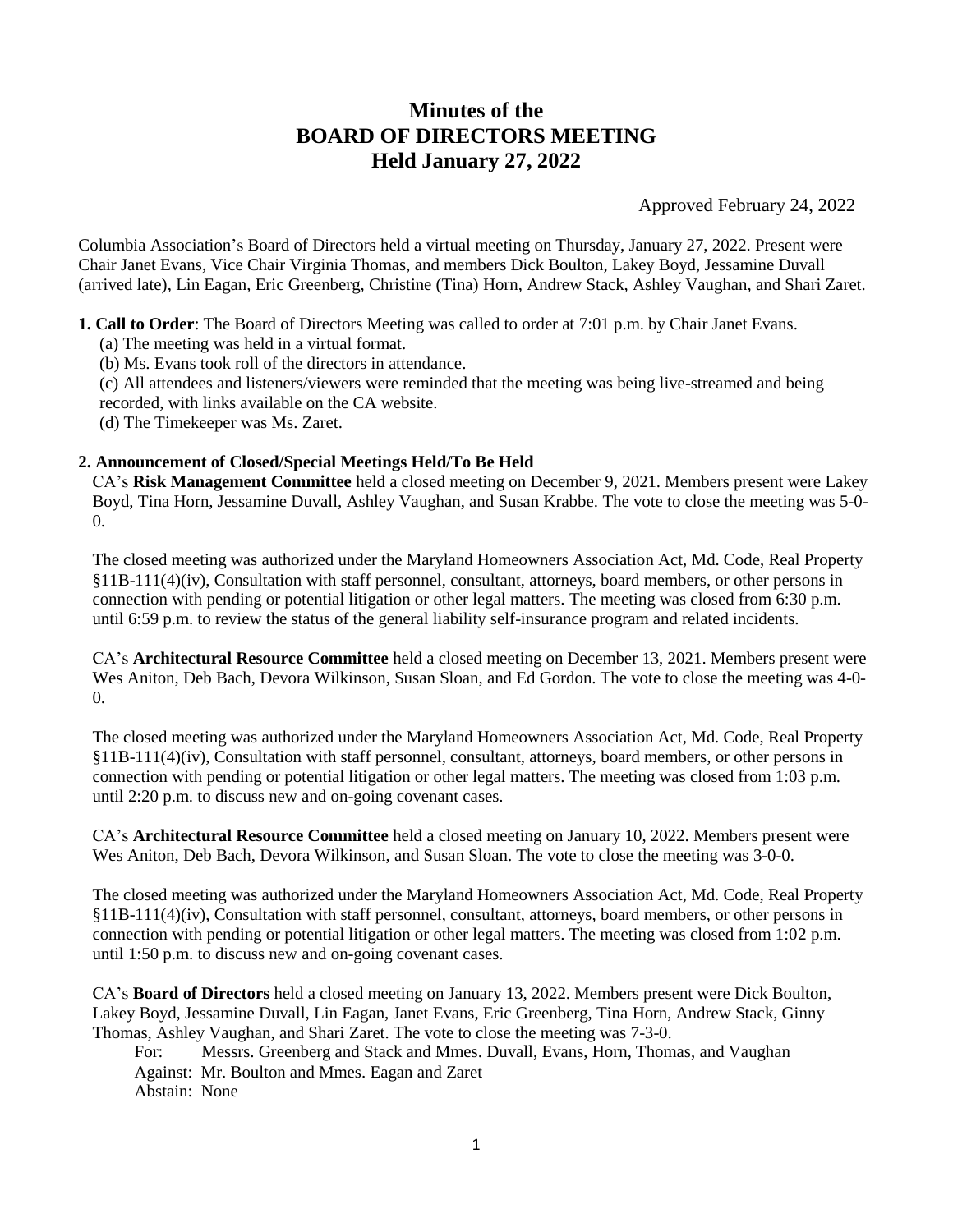The closed meeting was authorized under the Maryland Homeowners Association Act, Md. Code, Real Property §11B-111(4)(i), Discussion of matters pertaining to employees and personnel. The meeting was closed from 10:00 p.m. until 11:30 p.m. for the purpose of discussing and voting on matters pertaining to personnel.

## **3. Approval of Agenda**

 **Action**: Ms. Thomas moved to approve the agenda, seconded by Ms. Eagan. The motion passed by a vote of  $8-1-0$ .

 For: Messrs. Greenberg and Stack, and Mmes. Eagan, Evans, Horn, Thomas, Vaughan, and Zaret Against: Mr. Boulton Abstain: None

### **4. Verbal Resident Speakout**

(a) Mary Kay Sigaty – Columbia Festival of the Art – Spoke about the  $35<sup>th</sup>$  anniversary of Columbia Festival of the Arts and CA's consideration of a possible grant to help support Lakefest on June 10-12, 2022.

(b) Amy Bennett – Protect Our Stream Long Reach – Read portions of a letter from the Chesapeake Bay Foundation regarding the Lake Elkhorn Stream Restoration Project

(c) Michael Golibersuch, Village Board Chair – Owen Brown Community Association - Spoke about CA's proposed FY 2023 budgets, specifically mentioning (i) concern with the formula used to calculate the allocation to each of the villages; (ii) a suggestion to close 2-3 under-utilized outdoor pools; and (iii) lack of clarity regarding how the budget aligns with CA's Board of Directors' strategic plan.

(d) Kristine Amari – Hickory Ridge – Spoke about repairing and reopening the Sixpence Tot Lot

(e) Laura Parrish, Village Manager – Hickory Ridge – Spoke about repairing and reopening the Sixpence Tot Lot

(f) Ryan Gardner – Hickory Ridge – Spoke about repairing and reopening the Sixpence Tot Lot

### **5. Consent Agenda**

(a) Approval of Minutes – December 9, 2021 Board Meeting - Approved by consent

### **6. Board Votes**

(a) Extension of the Minority Business Enterprise Program Policy

**Action**: Mr. Boulton moved to extend the current Minority Business Enterprise Program Policy. Mr. Stack seconded the motion.

Discussion focused on MBE recommendations from the Board subcommittee, which had been sent to the Board members late in the afternoon of the Board meeting.

**Action**: Mr. Stack suggested a friendly amendment to Mr. Boulton's motion. Mr. Stack moved to extend the current Minority Business Enterprise Program Policy for ten years, and to request that staff come back in March for additional discussion on provisions of the policy after considering both the recommendations proposed by the Board subcommittee and any other recommendations staff may have at that time. Mr. Boulton accepted Mr. Stack's amendment. Ms. Evans called the question. Hearing no objections, the amended motion passed unanimously.

For: Messrs. Boulton, Greenberg, and Stack, and Mmes. Duvall, Eagan, Evans, Horn, Thomas, Vaughn, and Zaret Against: None Abstain: None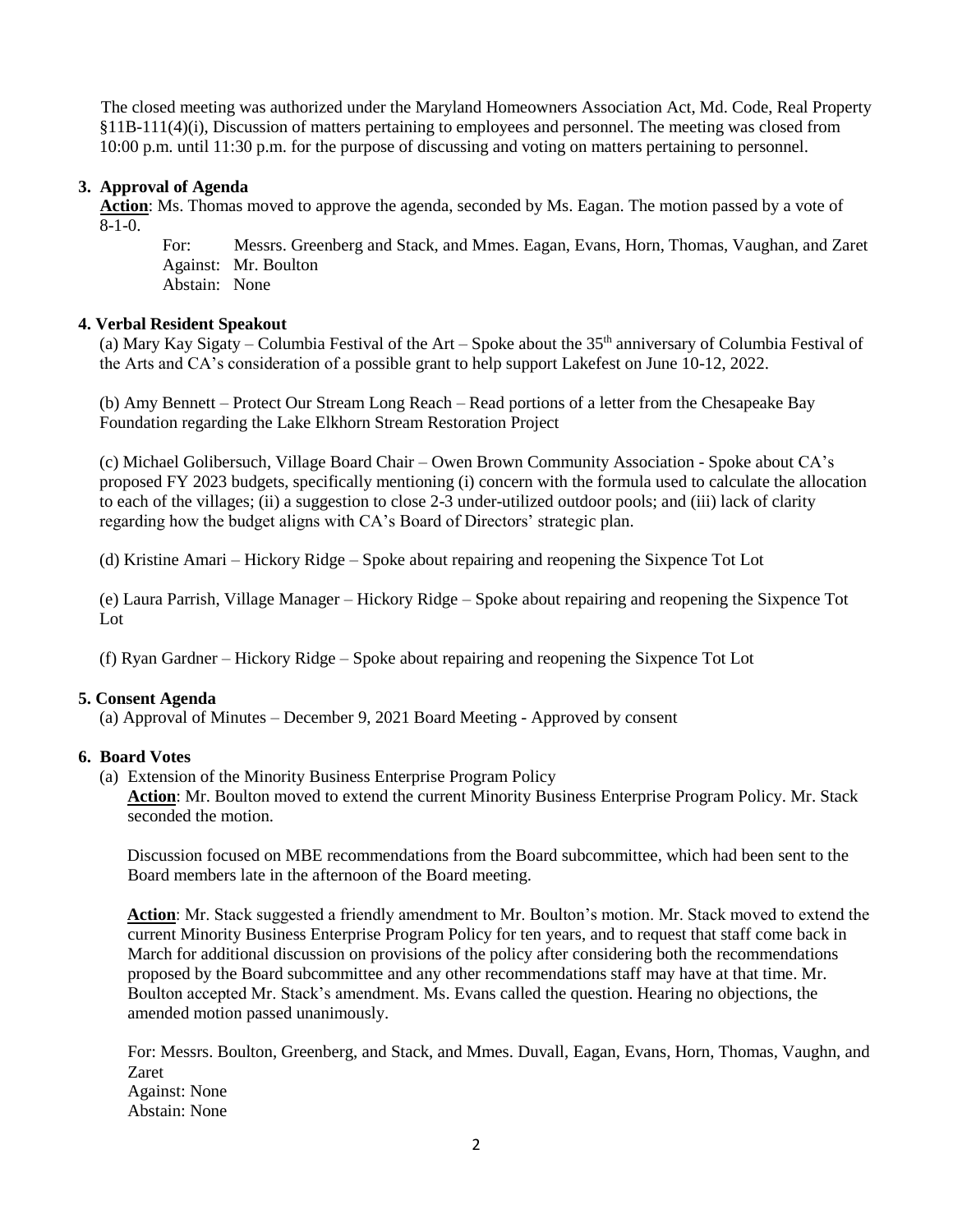## **7. Board Discussion**

(a) Draft FY 2023 Budgets

Ms. Boyd, together with Ms. Krabbe, opened the discussion with a PowerPoint presentation summarizing the budget process, key impacts of the draft budgets, information on the annual charge and memberships and fees, staffing and personnel, CA's outlook, and financial information. Questions from Board members on various parts of the budgets were answered by staff.

Two topics garnering the most discussion were the request for consideration of a grant to the Columbia Festival of the Arts, and the renovation and reopening of the Sixpence Tot Lot in Hickory Ridge. Ms. Evans polled Board members on the direction to give to staff on both topics, with the following results:

- The capital budget should remain at \$11M.
- No final decision was made regarding renovation of the Sixpence Tot Lot. Staff is asked to provide information on trade-off's that would be necessary in the capital budget should the Board wish to include funding for the renovation.
- No changes will be made to the proposed Grants budget at this time.

## (b)Human Resources Division Update

Ms. McMellon-Ajayi, director of Human Resources, Diversity & Inclusion provided a PowerPoint presentation focusing on Diversity, Equity and Inclusion; COVID-19; Learning and Organizational Development; and HR Operations.

## **8. Questions Only**

- (a) President's Report A written report was provided. Board members thanked Ms. Boyd and CA staff for the Climate Vulnerability Session held on Wednesday, January 26.
- (b) Report from the Inner Arbor Trust A written report was provided. A question was asked regarding the availability of the audited financial statements for FY 19, 20, and 21. Auditors continue to work on all.
- (c) Pre-filed Legislation A written report was provided. A question was asked about the impact of CB10-2022 Recall of Employees after COVID-19 Layoffs – upon CA. Concern was expressed that HB93 – Candidates for Offices of Municipalities and Common Ownership Communities-Reports of Donations and Disbursements – would have an impact upon the CA Board of Directors, since these seats are part of the village boards of directors.
- (d) Board Priority Review No discussion.
- (e) Tracking Forms No discussion.

### **9. Proposed New Topics**

- Ms. Duvall Revisit the Grants policy before next fiscal year
- Mr. Boulton Inquired about the status of the Policy Book; updates to the ethics policies (addressed in the President's Report); and job descriptions for the two open positions in the President's Office (available on the Careers page on CA's website).
- Ms. Horn Can Pronouns Training be offered to the Board of Directors

### **10. Chairs' Remarks**

Oral remarks were made by Ms. Evans.